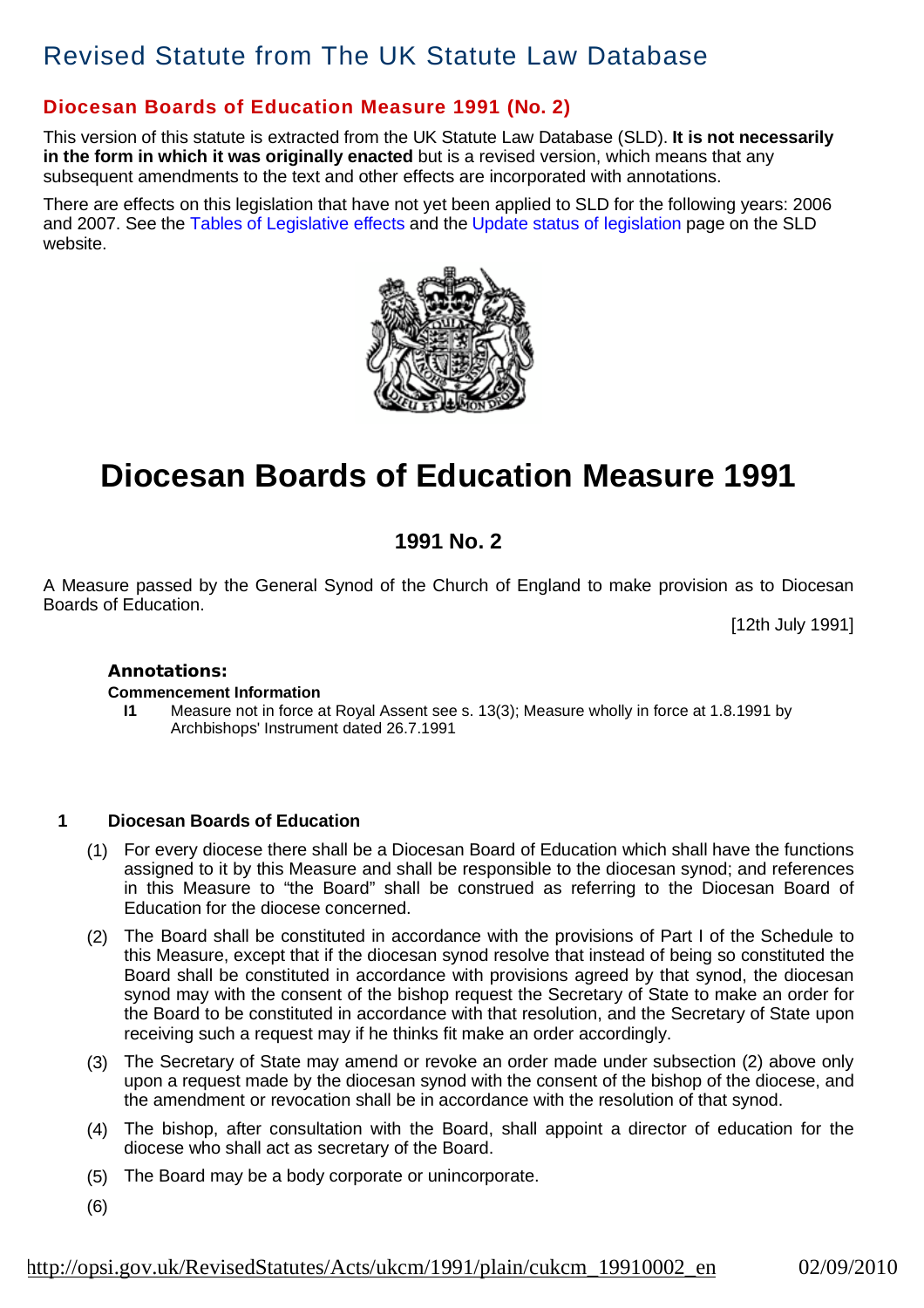The provisions of Part II of the Schedule to this Measure shall have effect with respect to the proceedings of the Board, whether the Board is constituted in accordance with the provisions of Part I of that Schedule or an order made by the Secretary of State.

# **Annotations:**

### **Commencement Information**

**I1** S. 1 fully in force at 1.8.1991 see s. 13(3) and Archbishops' Instrument dated 26.7.1991

# **2 Functions of Board**

- (1) The functions of the Board shall be—
	- (a) to promote or assist in the promotion of education in the diocese, being education which is consistent with the faith and practice of the Church of England;
	- (b) to promote or assist in the promotion of religious education and religious worship in schools in the diocese;
	- (c) to promote or assist in the promotion of church schools in the diocese and to advise the governors of such schools and trustees of church educational endowments and any other body or person concerned on any matter affecting church schools in the diocese;
	- (d) to promote cooperation between the Board and bodies or persons concerned in any respect with education in the diocese;
	- (e) the functions assigned to the Board by this Measure; and
	- (f) such other functions not contrary to this Measure as are assigned to the Board by the diocesan synod, other than functions relating to church schools or church educational endowments.
	- (2) The Board shall have power to do all such things as are incidental or conducive to the discharge of its functions.
	- (3) The Board shall make to the diocesan synod, as soon as may be after the end of each year, a report on the exercise of its functions since the last report or (in the case of the first) since the Board's establishment.

# **Annotations:**

### **Commencement Information**

**I1** S. 2 fully in force at 1.8.1991 see s. 13(3) andArchbishops' Instrument dated 26.7.1991

### **3 Transactions for which advice or consent of Board is required**

- (1) The governing body of any church school, and the trustees of any church educational endowment held wholly or partly for or in connection with any church school, shall obtain the advice of the Board for the diocese in which the school is situated and shall have regard to that advice [<sup>F1</sup>before—.
	- (a) publishing proposals for any prescribed alteration to the school under section 28(2)(b) of the School Standards and Framework Act 1998;
	- (b) publishing proposals for the discontinuance of the school under section 29(2) of that Act;
	- (c) serving notice of an intention to discontinue the school under section 30(1) of that Act;
	- [F<sup>2</sup>(cc) consulting under section 89(2) of that Act about proposed admission arrangements for any school year;]
		- (d) publishing proposals for changing the category of the school under paragraph 2 or 3 of Schedule 8 to that Act; or
		- (e) making any application to, or entering into any agreement with, any body or person for or in connection with any disposal (whether by sale or otherwise) of the premises of the school or any part of them.]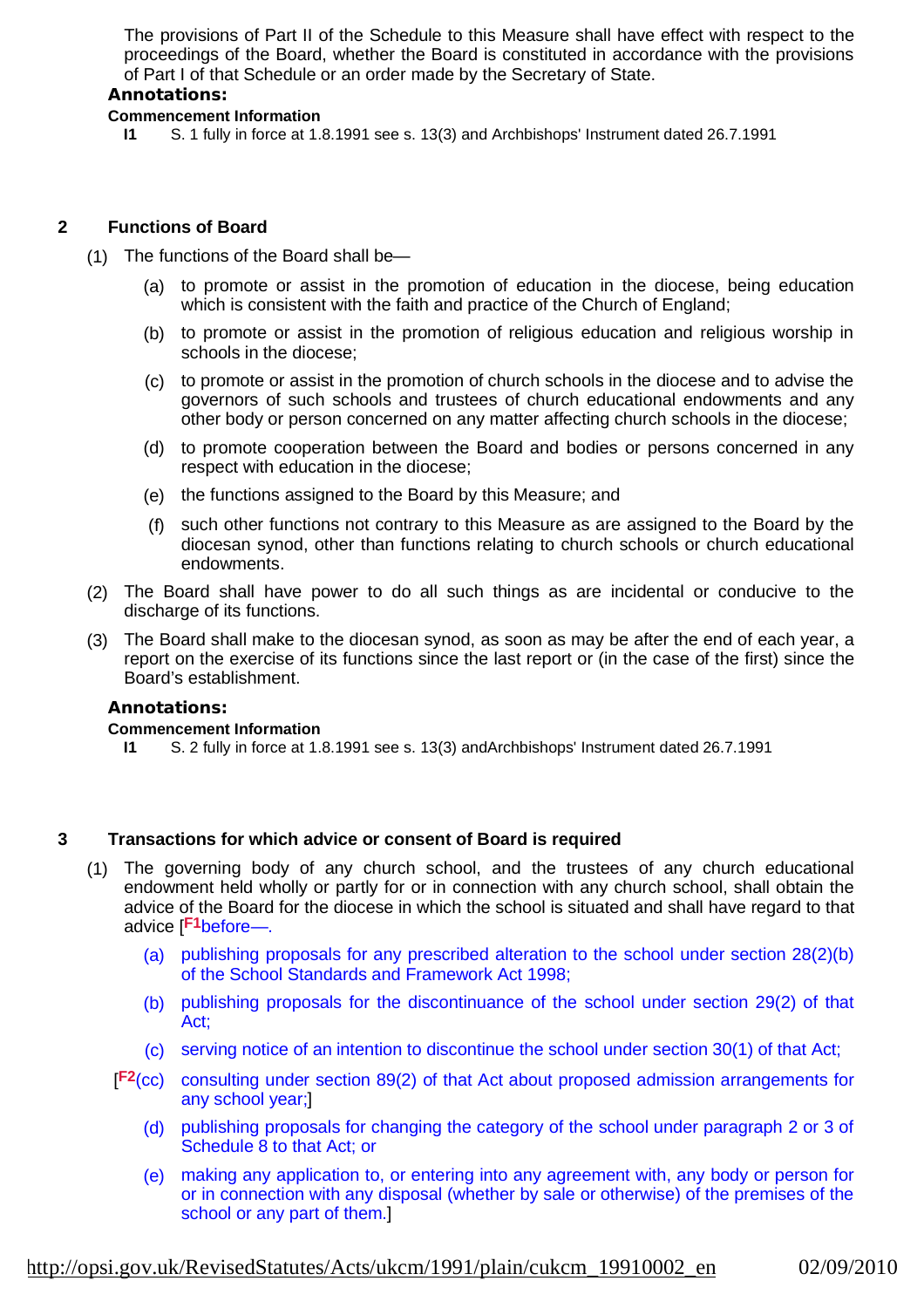- (2) Subject to subsection (3) below, the governing body of any church school which is  $[<sup>F3</sup>a]$ voluntary aided school] shall not, unless it has obtained the consent in writing of the Board for the diocese in which the school is situated, enter into any agreement or arrangement with any body or person for or in connection with any alteration or repair of the premises of the school, being an alteration or repair in respect of which grant may be paid by the Secretary of State or of which the approval of the Secretary of State is required before it is carried out.
- (3) Subsection (2) above shall not apply in relation to any alteration or repair of premises of which the estimated cost is less than such amount as may from time to time be determined by the Board for the diocese in which the school is situated.
- 
- (4) . . . . . . . . . . . . . . . . . . . . . . . . . . . . . . . . **F4**
- (5) . . . . . . . . . . . . . . . . . . . . . . . . . . . . . . . . **F4**
	- (6) Where the giving of advice under subsection (1)  $F5$ ... or consent under subsection (2)  $F6$ ... above is to be considered at any meeting of the Board, at least fourteen days' notice of the time and place at which the meeting is to be held shall be given by the secretary of the Board to [F7the clerk to the governing body] of the school concerned, and the governors of that school shall be entitled to attend that meeting.

### **Annotations:**

### **Amendments (Textual)**

- **F1** Word and sub-paras (a)-(e) in s. 3(1) substituted (1.9.1999) by 1998 c. 31, ss. 140(1), Sch. 30 para. 30(a) (with ss. 138(9), 144(6)); S.I. 1999/2323, art. 2(1), Sch.1
- **F2** S. 3(1)cc inserted (1.10.2002) by Education Act 2002 (c. 32), s. 51, Sch. 4 para. 13 (with ss. 210 (8), 214(4)); S.I. 2002/2439, art. 3 (with saving in Sch. para. 9)
- **F3** Words in s. 3(2) substituted (1.9.1999) by 1998 c. 31, ss. 140(1), Sch. 30, para. 30(b) (with ss. 138(9), 144(6)); S.I. 1999/2323, art. 2(1), Sch.1
- **F4** S. 3(4)(5) repealed (1.9.1999) by 1998 c. 31, ss. 140(1)(3), Sch. 30 para. 30(c), Sch.31(with ss. 138(9), 144(6)); S.I. 1999/2323, art. 2(1), Sch. 1
- **F5** Words in s. 3(6) repealed (1.1.1994) by 1993 c. 35, ss. 303, 307(1)(3), Sch. 19 para. 163(c), Sch. 21 Pt. II; S.I. 1993/3106, art. 4, Sch. 1.
- **F6** Words in s. 3(6) repealed (1.9.1999) by 1998 c. 31, ss. 140(1)(3), Sch. 30, para. 30(d)(i), Sch. 31 (with ss. 138(9), 144(6)); S.I. 1999/2323, art. 2(1), Sch. 1
- **F7** Words in s. 3(6) substituted (1.9.1999) by 1998 c. 31, ss. 140(1), Sch. 30, para. 30(d)(ii) (with ss. 138(9), 144(6)); S.I. 1999/2323, art. 2(1), Sch.1

### **Commencement Information**

**I1** S. 3 fully in force at 1.8.1991 see s. 13(3) and Archbishops' Instrument dated 26.7.1991

### **4 Advice of Board required for alteration of purposes of church educational endowments**

The trustees of any church educational endowment held wholly or partly for or in connection with a church school shall obtain the advice of the Board for the diocese in which the school is situated and shall have regard to that advice before making or agreeing to the making of any alteration in the purposes for which the endowment may be applied.

### **Annotations:**

### **Commencement Information**

**I1** S. 4 fully in force at 1.8.1991 see s. 13(3) andArchbishops' Instrument dated 26.7.1991

#### **5 . . . . . . . . . . . . . . . . . . . . . . . . . . . . . . . . F1**

### **Annotations:**

### **Amendments (Textual)**

**F1** S. 5 repealed (1.9.1999) by 1998 c. 31, s. 140(3), Sch.31 (with ss. 138(9), 144(6)); S.I. 1999/2323, art. 2(1), Sch.1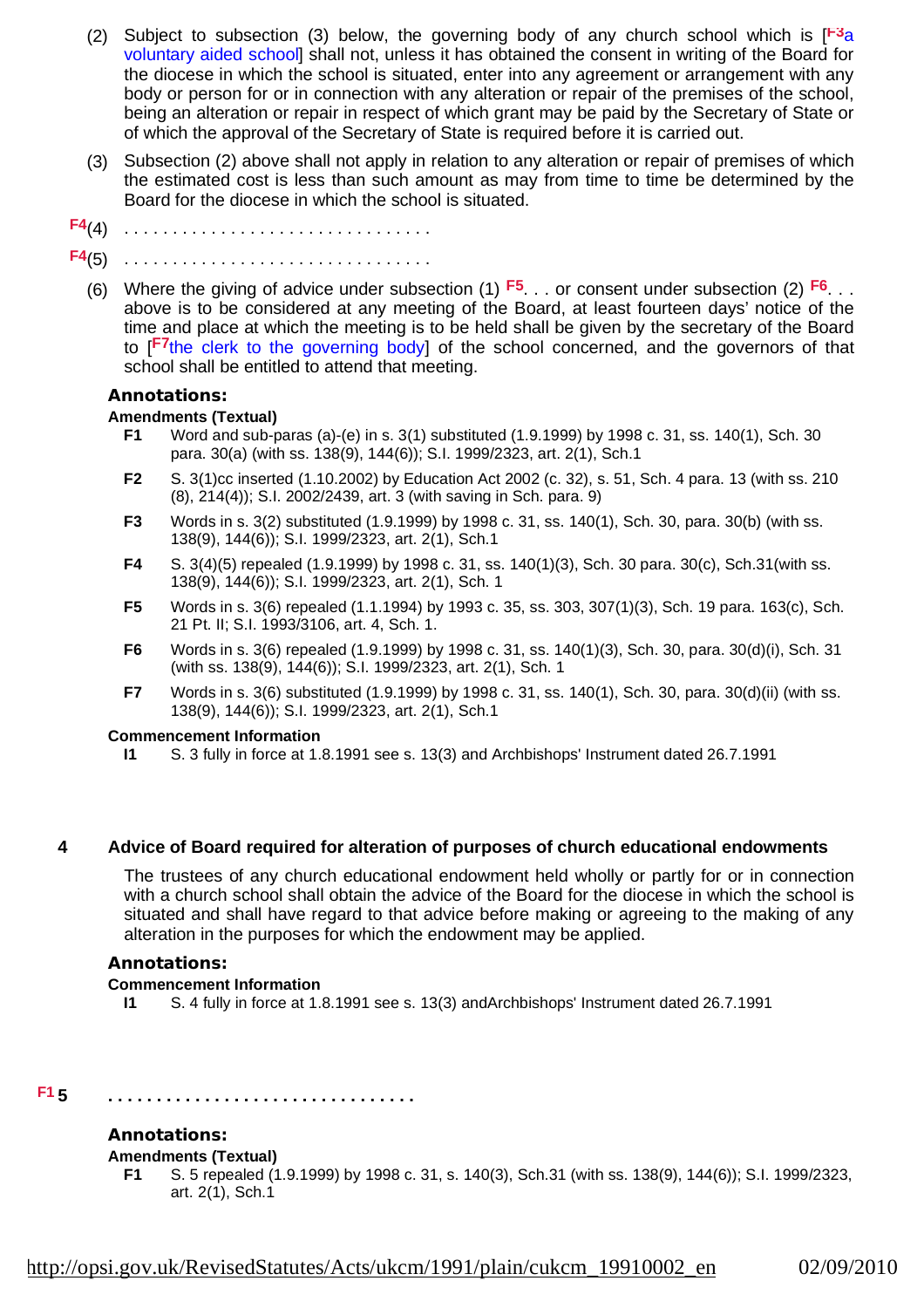### **6 Board to be consulted in certain cases**

(1) Without prejudice to  $[**F1** section 392(2)$  of the Education Act 1996], a local education authority shall consult the Board for any diocese in which the authority exercises its functions before appointing a person to represent the Church of England as a member of a standing advisory council on religious education under [<sup>F1</sup>section 390] of that Act.

(2) . . . . . . . . . . . . . . . . . . . . . . . . . . . . . . . . **F2**

### **Annotations:**

### **Amendments (Textual)**

- **F1** Words in s. 6(1) substituted (1.11.1996) by 1996 c. 56, ss. 582(1), 583(2), SCh. 37 Pt. I para. 104 (2)(with ss. 1(4), 561, 562, Sch. 39)
- **F2** S. 6(2) repealed (1.9.1999) by 1998 c. 31, s. 140(3), Sch.31 (with ss. 138(9), 144(6)); S.I. 1999/2323, art. 2(1), Sch. 1

### **Commencement Information**

**I1** S. 6 fully in force at 1.8.1991 see s. 13(3) and Archbishops' Instrument dated 26.7.1991

# **7 [ Powers of Board to give directions to governing bodies of voluntary aided church F1 schools]**

- [F<sup>2</sup>(1) Where the Board is satisfied that the governing body of a voluntary aided church school in the diocese in discharging, or failing to discharge, its functions so far as relating to—
	- (a) the making of any prescribed alteration to the school under Chapter II of Part II of the School Standards and Framework Act 1998, or
	- (b) the discontinuance of the school under that Chapter, or
	- (c) changing the school's category in accordance with paragraph 2 or 3 of Schedule 8 to that Act,

is acting in a manner which is not in the interests of that school or of church schools generally, the Board may, subject to subsection (1A) below, give directions to the governing body as to the discharge of those functions.

- (1A) The Board may not, under subsection (1) above, give directions as to the publication of proposals under paragraph 2 or 3 of Schedule 8 to that Act which would prevent the publication of proposals for the school to become a foundation school.]
	- (2) Where the giving of directions under subsection (1) above is to be considered at any meeting of the Board, at least fourteen days' notice of the time and place at which the meeting is to be held shall be given by the secretary of the Board to [<sup>F3</sup>the clerk to the governing body] of the school concerned, and the governors of that school shall be entitled to attend that meeting; and no directions shall be given unless they have been approved by a two-thirds majority of the members of the Board present and voting at the meeting.
	- (3) It shall be the duty of a governing body to comply with any lawful directions given to it under subsection (1) above and if, before the expiration of the period of six months beginning on the date on which the directions are given, the governing body fails to comply with directions with respect to any of the following matters, that is to say—
		- [F<sup>4</sup>(a) publication of proposals for any prescribed alteration to the school under section 28(2) (b) of the School Standards and Framework Act 1998; or
			- (b) publication of proposals under paragraph 2 or 3 of Schedule 8 to that Act,

the Board may itself publish those proposals, and the provisions of that Act shall apply to anything done by the Board by virtue of this subsection as if it had been done by the governing body of the school.]

- (4) Where the Board gives any directions under subsection (1) above it shall cause a report thereon to be laid before the next meeting of the diocesan synod.
- (5) . . . . . . . . . . . . . . . . . . . . . . . . . . . . . . . . **F5**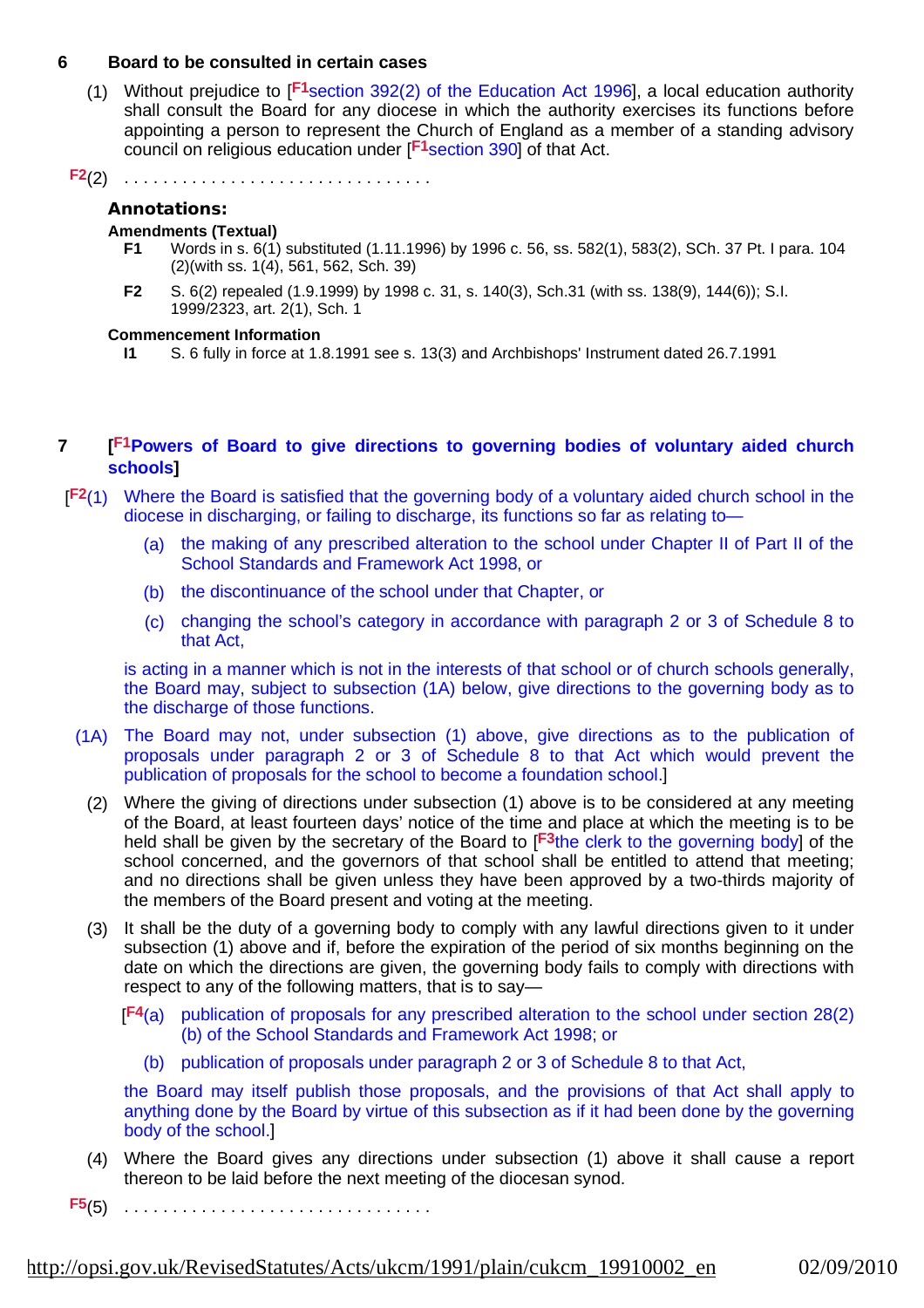### **Annotations:**

### **Amendments (Textual)**

- **F1** Side note to s. 7 substituted (1.9.1999) by 1998 c. 31, s. 140(1), Sch. 30, para. 31(e)(with ss. 138 (9), 144(6)); S.I. 1999/2323, art. 2(1), Sch. 1
- **F2** S. 7(1)(1A) substituted for s. 7(1) (1.9.1999) by 1998 c. 31, s. 140(1), Sch. 30 para. 31(a)(with ss. 138(9), 144(6)); S.I. 1999/2323, art. 2(1), Sch. 1
- **F3** Words in s. 7(2) substituted (1.9.1999) by 1998 c. 31, s. 140(1), Sch. 30, para. 31(b) (with ss. 138 (9), 144(6)); S.I. 1999/2323, art. 2(1), Sch. 1
- **F4** Words in s. 7(3) substituted (1.9.1999) by virtue of 1998 c. 31, s. 140(1), Sch. 30, para. 31(c) ) (with ss. 138(9), 144(6)); S.I. 1999/2323, art. 2(1), Sch. 1
- **F5** S. 7(5) repealed (1.9.1999) by 1998 c. 31, s. 140(1)(3), Sch. 30 para. 31(d), Sch.31 (with ss. 138 (9), 144(6)); S.I. 1999/2323, art. 2(1), Sch. 1

### **Commencement Information**

**I1** S. 7 fully in force at 1.8.1991 see s. 13(3) and Archbishops' Instrument made at 26.7.1991

### **8 Powers of Board to give directions to trustees of church educational endowments**

- (1) Where the Board is satisfied that the trustees of any church educational endowment held wholly for a church school in the diocese are discharging their functions in relation to the endowment in such a manner that the endowment is not being applied in the best interests of the school or that the trustees of any such endowment have failed to discharge their functions in relation to that endowment, the Board shall have power to give directions to those trustees as to the exercise of those functions; and it shall be the duty of the trustees to comply with those directions before the expiration of the period of six months beginning with the date on which the directions are given.
- (2) Where the Board gives any directions under subsection (1) above it shall as soon as practicable cause a report thereon to be laid before the diocesan synod.

### **Annotations:**

### **Commencement Information**

**I1** S. 8 fully in force at 1.8.1991 see s. 13(3) andArchbishops' Instrument dated 26.7.1991

**9 . . . . . . . . . . . . . . . . . . . . . . . . . . . . . . . . F1**

# **Annotations:**

### **Amendments (Textual)**

**F1** S. 9 repealed (1.9.1999) by 1998 c. 31, s. 140(3), Sch.31 (with ss. 138(9), 144(6)); S.I. 1999/2323, art. 2(1), Sch.1

### **10 Interpretation**

(1) In this Measure—

. . . **F1**

"church educational endowment" means an educational endowment which includes among the purposes for which it may be applied religious education according to the faith and practice of the Church of England;

. . . **F2**

[F3 "church school" means a foundation or voluntary school which is a Church of England school as defined by section 142(1) of the School Standards and Framework Act 1998 [F<sup>4</sup>or an Academy falling within subsection (1A)];

"educational endowment" means an endowment which, or the income of which, may be applied for the purposes of education;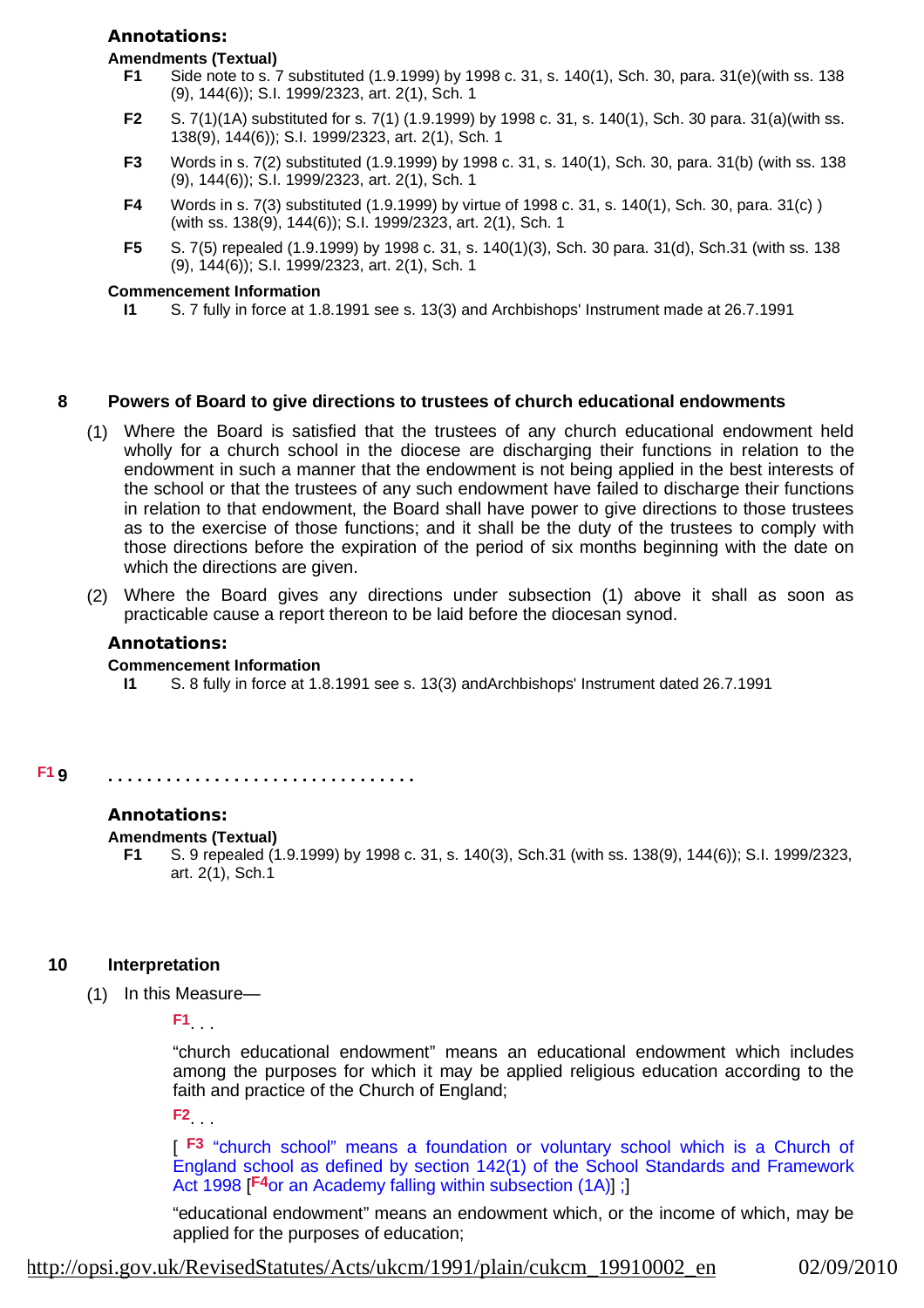"endowment" includes property not subject to any restriction on the expenditure of capital.

- [F<sub>5</sub>(1A) An Academy falls within this subsection if-
	- (a) at least one member of its governing body is appointed to that body to represent the interests of the Church of England;
	- (b) the premises provided for the Academy when first established were so provided on trust that, in the event of the discontinuance of the Academy, the property concerned was to be held for, or sold and the proceeds of sale applied for, the benefit of the Church of England; or
	- (c) the premises provided for the Academy when first established were so provided on trust in connection with the provision of education, or the conduct of an educational institution, in accordance with the tenets of the Church of England.]
	- (2) . . . . . . . . . . . . . . . . . . . . . . . . . . . . . . . . **F6**
	- [F7(3) Expressions used in this Measure which are also used in the School Standards and Framework Act 1998 shall, unless the context otherwise requires, have the same meaning as in that Act.]

### **Annotations:**

### **Amendments (Textual)**

- **F1** Definition of "the 1988 Act" in s. 10(1) repealed (1.11.1996) by 1996 c. 56, ss. 582(1)(2)(3), 583 (2), Sch. 37 Pt. I para. 107(a), Sch. 38 Pt. I, Sch. 39 (with ss. 1(4), 561, 562, Sch. 39)
- **F2** Definition of the "Church of England voluntary school" in s. 10(1) repealed (1.9.1999) by 1998 c. 31, s. 140(1)(3), Sch. 30 para. 32(2)(a), Sch. 31 (with ss. 138(9), 144(6)); S.I. 1999/2323, art. 2(1), Sch. 1
- **F3** Definition of "church school" in s. 10(1) substituted (1.9.1999) by 1998 c. 31, s. 140(1), Sch. 30, para. 32(2)(b) (with ss. 138(9), 144(6))
- **F4** Words in S. 10(1) in definition of "church school" inserted (26.7.2002) by Education Act 2002 (c. 32), s. 65, Sch. 7 Pt. 2 para. 3(2) (with ss. 210(8), 214(4)); S.I. 2002/2002, art. 2
- **F5** S. 10(1A) inserted (26.7.2002) by Education Act 2002 (c.32), s. 65, Sch. 7 Pt. 2 para. 3(3) (with ss. 210(8), 214(4)); S.I. 2002/2002, art. 2
- **F6** S. 10(2) repealed (1.9.1999) by 1998 c. 31, s. 140(1)(3), Sch. 30 para. 32(3), Sch. 31 (with ss. 138 (9), 144(6)); S.I. 1999/2323, art. 2(1), Sch.1
- **F7** S. 10(3) substituted (1.9.1999) by 1998 c. 31, s. 140(1), Sch. 30 para. 32(4) (with ss. 138(9), 144 (6)); S.I. 19999/2323, art. 2(1), Sch. 1

### **Commencement Information**

**I1** S. 10 fully in force at 1.8.1991 see s. 13(3) and Archbishops' Instrument made on 26.7.91

### **11 Amendment and repeal**

- (1) In section 5(5) of the M1Parochial Church Councils (Powers) Measure 1956-
	- (a) for the words "diocesan education committee of the diocese" there shall be substituted the words "diocesan board of education for the diocese"; and
	- (b) the words from "In this subsection" to the end of the section shall be omitted.
- (2) The M<sup>2</sup>Diocesan Education Committees Measure 1955 is hereby repealed.

### **Annotations:**

### **Commencement Information**

- **I1** S. 11 fully in force at 1.8.1991 see s. 13(3) andArchbishops' Instrument made on 26.7.1991
- **Marginal Citations**
	- **M1** 1956 No. 3.
	- **M2** 1955 No. 1.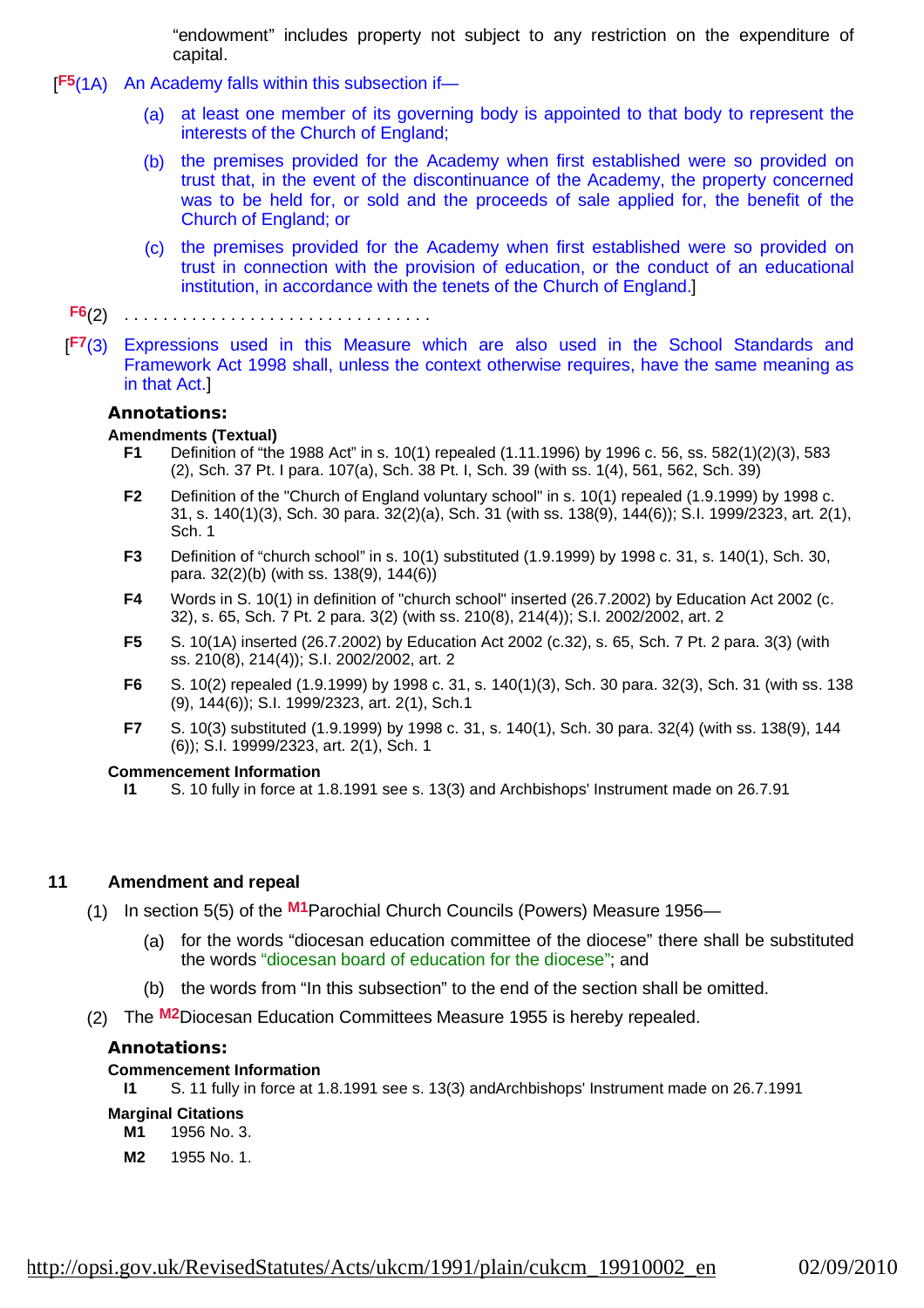# **12 Transitional provisions**

- (1) Any diocesan education committee constituted, or deemed to be constituted, in accordance with the Schedule to the Diocesan Education Committees Measure 1955 shall, if in existence on the date on which this Measure comes into force, be deemed to be a Diocesan Board of Education constituted in accordance with Part I of the Schedule to this Measure and shall continue in existence until the 1st January next after the first elections of elected members of the Board held under Part I of the Schedule to this Measure.
- (2) Any diocesan education committee constituted in accordance with an order made by the Minister of Education or the Secretary of State under section 1 of the Diocesan Education Committees Measure 1955 shall, if that order is in force on the date on which this Measure comes into force, be deemed to be a Diocesan Board of Education constituted in accordance with an order made by the Secretary of State under section 1(2) of this Measure, and the order made under the said Measure of 1955 shall continue in force until—
	- (a) such time as a new Diocesan Board of Education is constituted in accordance with Part I of the Schedule to this Measure or with an order so made; or
	- (b) on the expiry of the period of three years following the coming into force of this Measure,

whichever first occurs.

(3) Any diocesan education committee which is deemed to be a Diocesan Board of Education by virtue of subsection (1) or (2) above shall not have power to give directions under section 7 or 8 of this Measure.

### **Annotations:**

### **Commencement Information**

**I1** S. 12 fully in force at 1.8.1991 see s. 13(3) andArchbishops' Instrument made on 26.7.1991

### **13 Short title, extent and commencement**

- (1) This Measure may be cited as the Diocesan Boards of Education Measure 1991.
- (2) This Measure shall extend to the whole of the provinces of Canterbury and York, except the Channel Islands and the Isle of Man, but may be applied to the Channel Islands, as defined in the Channel Islands (Church Legislation) Measures 1931 and 1957, or either of them, in accordance with those Measures, and may be extended to the Isle of Man by or under Act of Tynwald.
- (3) This Measure shall come into force on such date as the Archbishops of Canterbury and York may jointly appoint.

### **Annotations:**

### **Commencement Information**

**I1** S. 13 fully in force at 1.8.1991 see s. 13(3) andArchbishops' Instrument made on 26.07.1991

### **Subordinate Legislation Made**

**P1** S. 13(3): power of appointment conferred by s. 13(3) fully exercised by Archbishops' Instrument dated 26.7.1991

# SCHEDULE

**Annotations: Commencement Information**

**I1** Schedule fully in force at 1.8.1991 see s. 13(3) andArchbishops' instrument made on 12.7.1991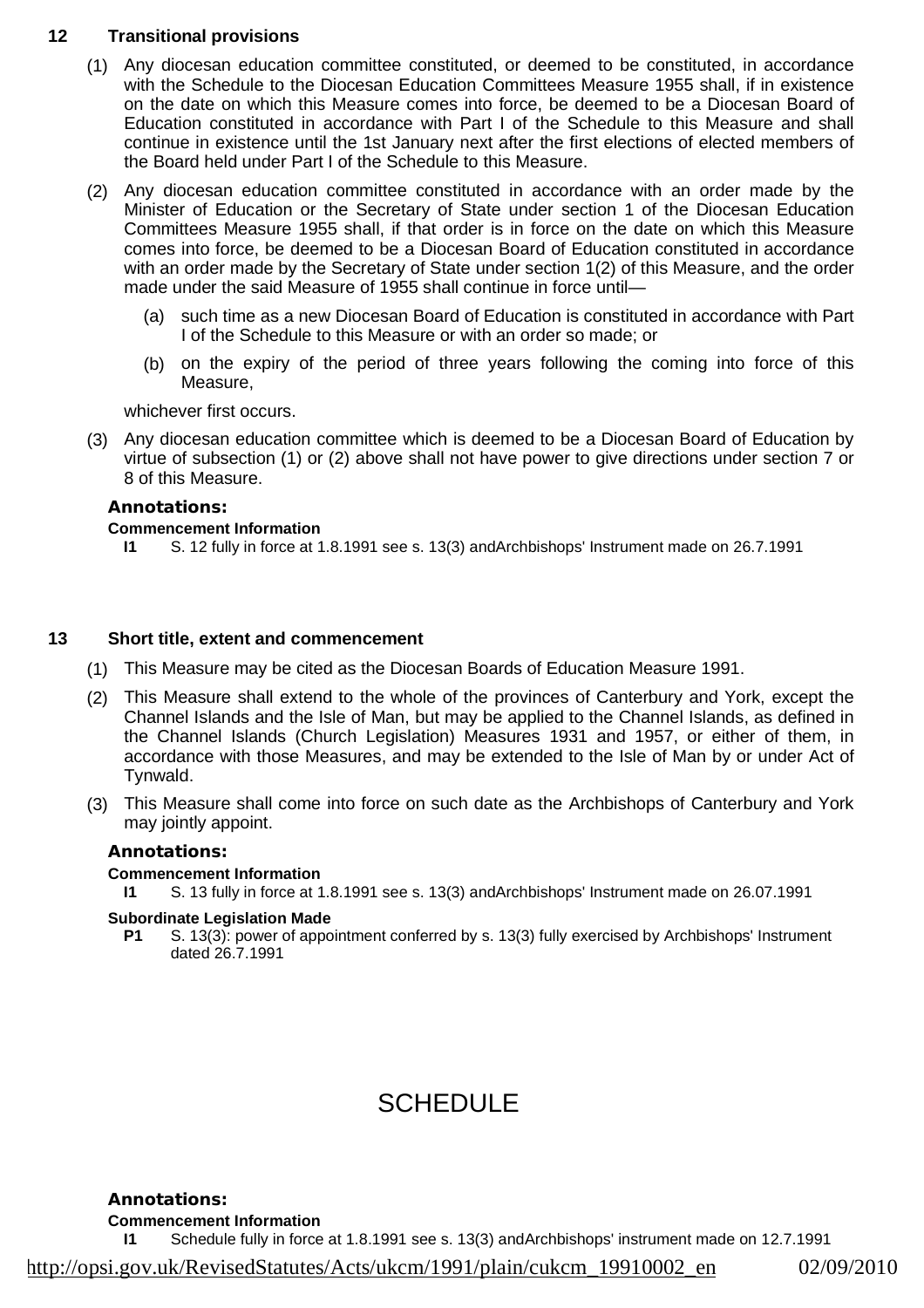# DIOCESAN BOARD OF EDUCATION

### **Annotations:**

### **Commencement Information**

**I1** Sch. fully in force at 1.8.1991 see s. 13(3) and Archbishops' Instrument made on 26.7.1991

# **PART I**

### *MEMBERSHIP*

### **Annotations:**

### **Commencement Information**

- **I1** Part I fully in force at 1.8.1991 see s. 13(3) andArchbishops' Instrument made at 26.7.1991
- 1 The Board shall consist of—
	- (a) the bishop;
	- (b) two persons nominated by the bishop, each person so nominated being either a suffragan bishop or a full-time assistant bishop in the diocese or an archdeacon of an archdeaconry in the diocese;
	- (c) not less than fourteen or more than eighteen members elected in accordance with the provisions of paragraph 2 below;
	- (d) not less than four or more than eight members co-opted by the Board of whom—
		- (i) four members shall be persons with experience of church schools in the diocese, and
		- (ii) the other members (if any) shall be persons with experience of other areas of work with which the Board is concerned;

and the bishop may nominate two additional persons (whether in Holy Orders or not) to be members of the Board.

### **Annotations:**

### **Commencement Information**

- **I1** Sch. para. 1 fully in force at 1.8.1991 see s. 13(3) andArchbishops' Instrument made on 26.7.1991
- 2 Subject to paragraph 3 below, the diocesan synod shall by resolution determine whether subparagraph (a), (b) or (c) of this paragraph is to apply in relation to the elected members of the Board, that is to say—
	- (a) such number of members as the diocesan synod may determine, not being less than fourteen or more than eighteen, shall be elected by the diocesan synod, and of those members—
		- (i) at least two shall be clerks in Holy Orders beneficed or licensed in the diocese, and
		- (ii) at least six shall be lay persons, and
		- (iii) at least six shall be members of the diocesan synod; or
	- (b) such number of members as the diocesan synod may determine, not being less than two, shall be elected by the diocesan synod in respect of each archdeaconry in the diocese, the number to be so elected being determined so as to ensure that the total number of elected members is not less than fourteen or more than eighteen, and of the members elected in respect of any archdeaconry—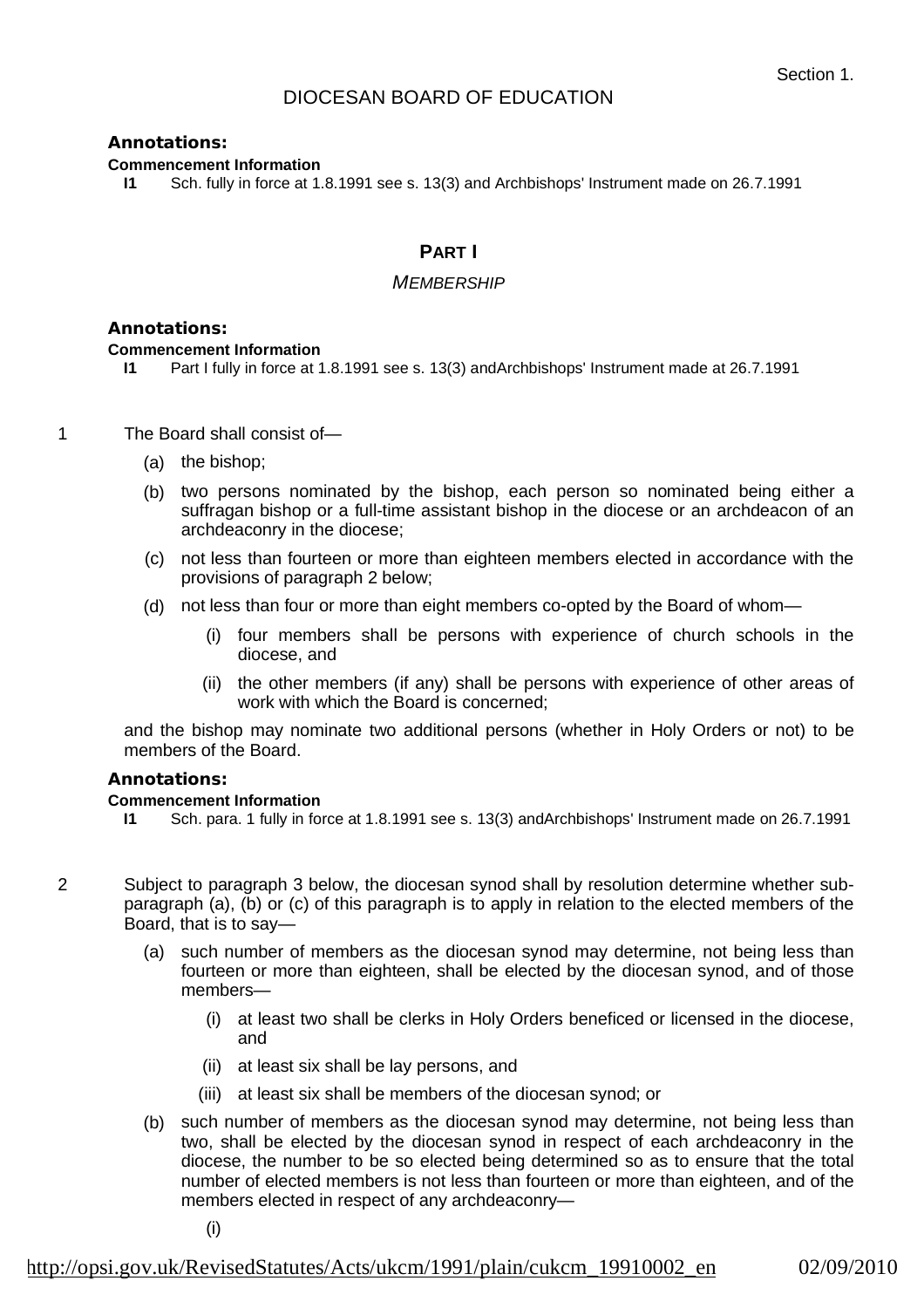at least one shall be a clerk in Holy Orders beneficed or licensed in the archdeaconry,

- (ii) at least one shall be a lay person, and
- (iii) at least one shall be a member of the diocesan synod; or
- (c) the elected members shall consist of—
	- (i) two members elected by the diocesan synod from among its own members, and of those two members one shall be a clerk in Holy Orders beneficed or licensed in the diocese and the other shall be a lay person, and
	- (ii) one member, whether a clerk in Holy Orders or a lay person, elected by each deanery synod in the diocese from among its own members,

and upon such a resolution being carried, the number of elected members of the Board, the eligibility of candidates for election and the synod by which they are to be elected shall be determined accordingly.

### **Annotations:**

### **Commencement Information**

- **I1** Sch. para. 2 fully in force at 1. 8.1991 see s. 13(3) and Archbishops' Instrument made on 26.7.1991
- 3 Where the number of deaneries in a diocese is less than twelve or more than sixteen, paragraph 2 above shall have effect as if sub-paragraph (c) were omitted therefrom.

### **Annotations:**

### **Commencement Information**

- **I1** Sch. para. fully in force at 1.8.1991 see s. 13(3) andArchbishops' Instrument made on 26.7.1991
- 4 The bishop shall be chairman of the Board except that, if he does not desire to be chairman, the Board after consultation with the bishop, shall appoint some other person (whether or not a member of the Board) to be chairman, and the person so appointed shall be an ex officio member of the diocesan synod.

# **Annotations:**

### **Commencement Information**

- **I1** Sch. para. 4 fully in force at 1.8.1991 see s. 13(3) andArchbishops' Instrument made on 26.7.1991
- 5 The election of the elected members of the Board shall take place every three years in the same year as, but after, the election of members of the diocesan synod, except that where the diocesan synod determines that sub-paragraph (c) of paragraph 2 above is to apply to the Board the election of the elected members shall take place in the same year as, but after, the election of the deanery synods; and the elected members shall be elected in such manner as may be determined by the synod by which they are elected and shall begin to hold office on the 1st January next following their election.

### **Annotations:**

### **Commencement Information**

- **I1** Sch. para. 5 fully in force at 1.8.1991 see s. 13(3) andArchbishops' Instrument made on 26.7.1991
- 6 Where an elected member of the Board ceases to be a member of a diocesan or deanery synod then, notwithstanding that he was elected by reason of his membership of that synod, he shall continue, unless he resigns, to be a member of the Board for the remainder of the period of office for which he was elected.

### **Annotations:**

### **Commencement Information**

**I1** Sch. para. 6 fully in force at 1.8.1991 see s. 13(3) andArchbishops' Instrument made on 26.7.1991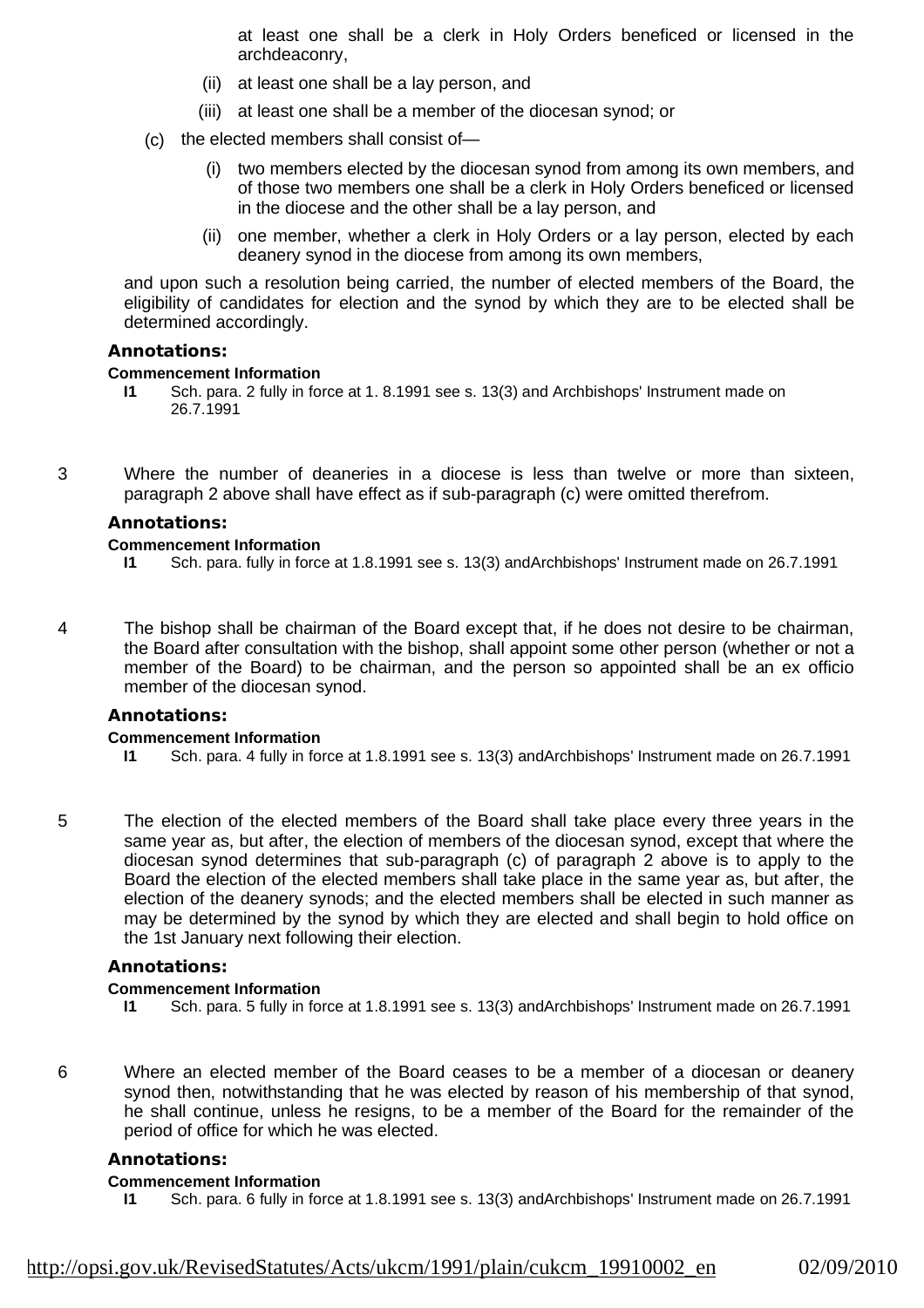7 Any casual vacancy among the elected members of the Board shall be filled in such manner as may be determined by the diocesan synod.

### **Annotations:**

### **Commencement Information**

- **I1** Sch. para. 7 fully in force at 1.8.1991 see s. 13(3) andArchbishops' Instrument made on 26.7.1991
- 8 All members of the Board other than the bishop of the diocese shall cease to hold office on the 1st January on which the newly elected members begin to hold office, except that a member of the Board shall be eligible for re-election or re-appointment on the termination of any period of office.

### **Annotations:**

### **Commencement Information**

- **I1** Sch. para. 8 fully in force at 1.8.1991 see s. 13(3) andArchbishops' Instrument made on 26.7.1991
- 

9 A person who is in receipt of any remuneration as an officer or member of the staff of the Board shall not be eligible for membership of the Board.

### **Annotations:**

### **Commencement Information**

**I1** Sch. para. 9 fully in force at 1.8.1991 see s. 13(3) andArchbishops' Instrument made on 26.7.1991

# **PART II**

# *PROCEEDINGS*

### **Annotations:**

### **Commencement Information**

- **I1** Sch. Pt. II fully in force at 1.8.1991 see s. 13(3) and Archbishops' Instrument made on 26.7.1991
- 10 The quorum of the Board shall be eight of which four shall be elected members.

### **Annotations:**

### **Commencement Information**

- **I1** Sch. para. 10 fully in force at 1.8.1991 see s. 13(3) andArchbishops' Instrument made on 26.7.1991
- 11 The Board shall meet on at least three occasions during a year, and an additional meeting shall be held if at any time eight or more members of the Board make a request in writing to the chairman for the holding of such a meeting.

### **Annotations:**

### **Commencement Information**

- **I1** Sch. para. 11 fully in force at 1.8.1991 see s. 13(3) andArchbishops' Instrument made on 26.7.1991
- 12 The Board may establish committees to assist in the discharging of its functions, and the membership of any committee established under this paragraph may include persons who are not members of the Board.

### **Annotations:**

### **Commencement Information**

**I1** Sch. para. 12 fully in force at 1.8.1991 see s. 13(3) andArchbishops' Instrument made on 26.7.1991